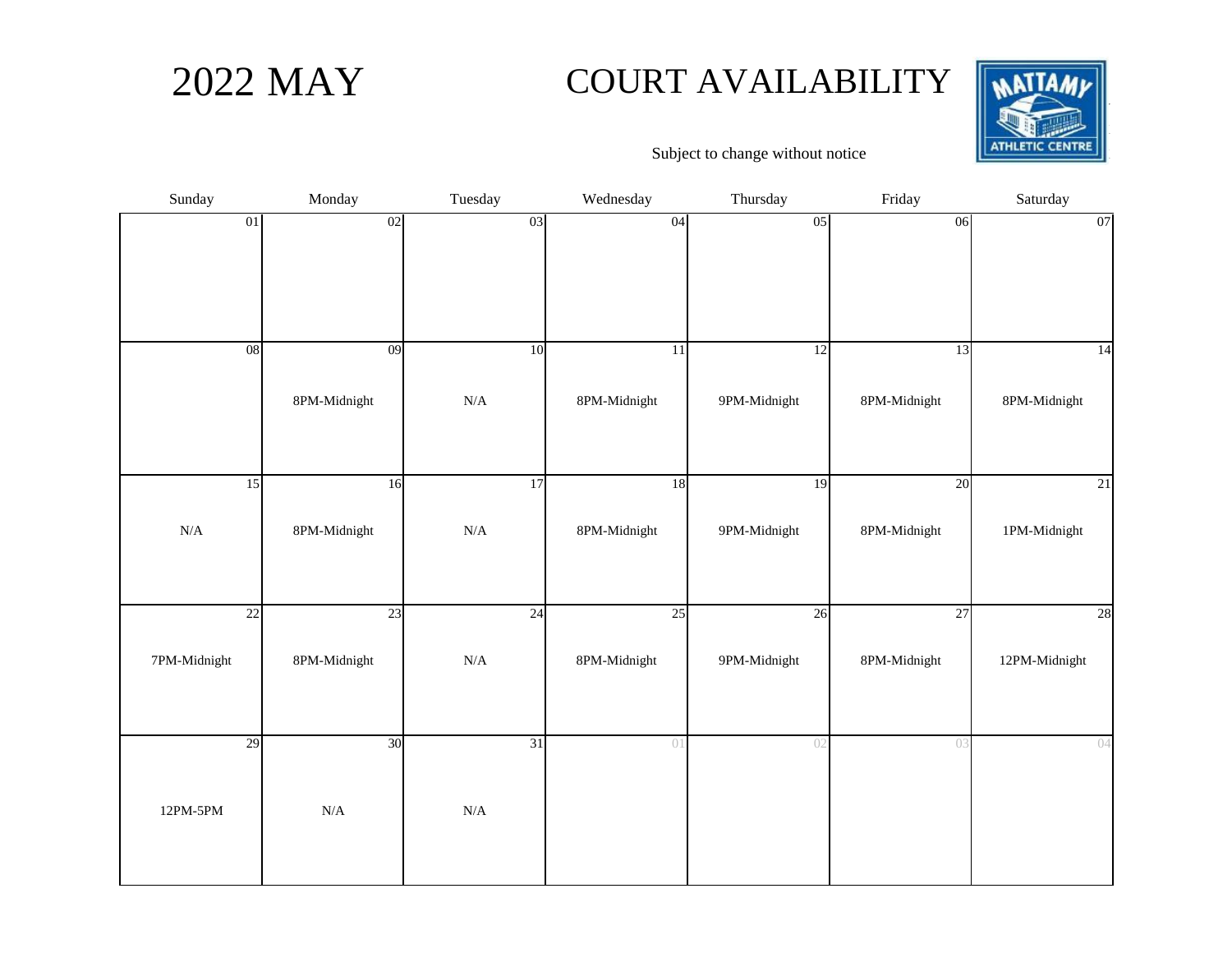## 2022 JUNE COURT AVAILABILITY



| Sunday    | Monday    | Tuesday   | Wednesday  | Thursday  | Friday    | Saturday  |
|-----------|-----------|-----------|------------|-----------|-----------|-----------|
| 29        | 30        | 31        | 01         | 02        | 03        | 04        |
|           |           |           | $\rm N/A$  | $\rm N/A$ | $\rm N/A$ | $\rm N/A$ |
| 05        | 06        | 07        | ${\bf 08}$ | 09        | 10        | $11\,$    |
| $\rm N/A$ | $\rm N/A$ | $\rm N/A$ | $\rm N/A$  | $\rm N/A$ | $\rm N/A$ | $\rm N/A$ |
|           |           |           |            |           |           |           |
| 12        | 13        | 14        | 15         | 16        | 17        | 18        |
| $\rm N/A$ | $\rm N/A$ | $\rm N/A$ | $\rm N/A$  | $\rm N/A$ | $\rm N/A$ | $\rm N/A$ |
|           |           |           |            |           |           |           |
| 19        | 20        | 21        | 22         | 23        | 24        | 25        |
| N/A       | $\rm N/A$ | $\rm N/A$ | $\rm N/A$  | N/A       | N/A       | N/A       |
| 26        | 27        | 28        | 29         | 30        | 01        | 02        |
|           |           |           |            |           |           |           |
| $\rm N/A$ | N/A       | N/A       | $\rm N/A$  | $\rm N/A$ |           |           |
|           |           |           |            |           |           |           |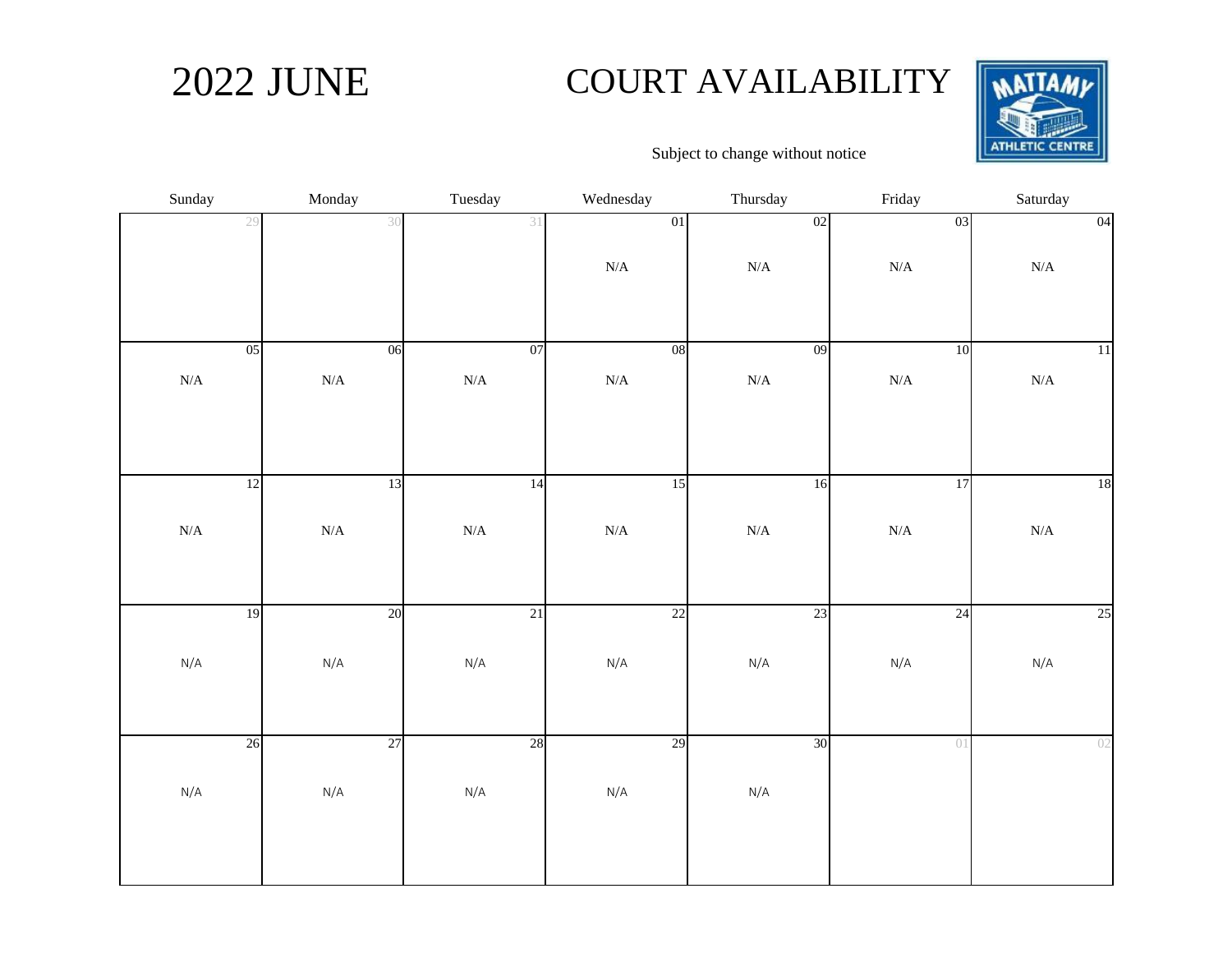## 2022 JULY COURT AVAILABILITY



| Sunday        | Monday          | Tuesday      | Wednesday | Thursday     | Friday       | Saturday      |
|---------------|-----------------|--------------|-----------|--------------|--------------|---------------|
| 26            | 27              | 28           | 29        | 30           | 01           | 02            |
|               |                 |              |           |              | $\rm N/A$    | ${\bf N/A}$   |
|               |                 |              |           |              |              |               |
| 03            | 04              | 05           | 06        | 07           | 08           | 09            |
| $\rm N/A$     | $\rm N/A$       | $\rm N/A$    | $\rm N/A$ | $\rm N/A$    | $\rm N/A$    | $\rm N/A$     |
|               |                 |              |           |              |              |               |
| 10            | $\overline{11}$ | 12           | 13        | 14           | 15           | 16            |
| $\rm N/A$     | 8PM-Midnight    | 9PM-Midnight | $\rm N/A$ | 9PM-Midnight | 8PM-Midnight | 12PM-Midnight |
|               |                 |              |           |              |              |               |
| 17            | 18              | 19           | 20        | 21           | 22           | 23            |
| 12PM-Midnight | 8PM-Midnight    | 9PM-Midnight | $\rm N/A$ | 9PM-Midnight | 8PM-Midnight | 12PM-Midnight |
|               |                 |              |           |              |              |               |
| 24            | 25              | 26           | 27        | 28           | 29           | 30            |
| 12PM-Midnight | 8PM-Midnight    | 9PM-Midnight | $\rm N/A$ | 9PM-Midnight | 8PM-Midnight | 12PM-Midnight |
|               |                 |              |           |              |              |               |
|               |                 |              |           |              |              |               |